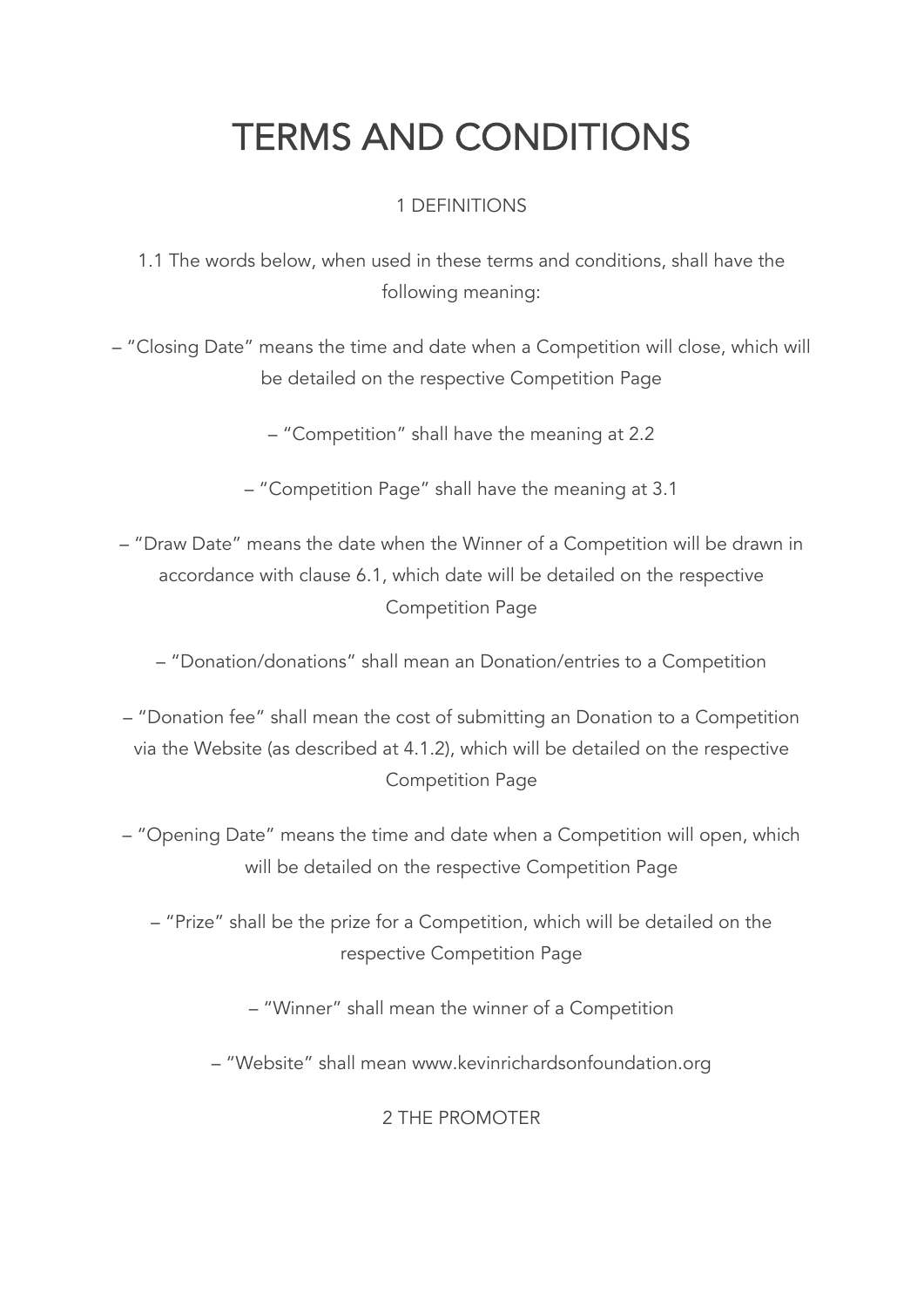2.1 The Promoter is: Kevin Richardson Foundation NPC, a non profit, public benefit organisation registered in South Africa

2.2 The Promoter will operate this competition (each referred to as a "Competition") which can be entered into on the Website, which will result in the allocation of a Prize subject to these terms and conditions. The competition is a lucky draw from donors supporting a campaign to raise money for conservation efforts in South Africa

3 A COMPETITION

3.2 The Competition Page will detail:

3.2.1 Prize

3.2.2 Donation

3.2.3 Opening Date

3.2.4 Closing Date

3.2.5 Draw Date

3.3 A Competition will be open from the respective Opening Date to the Closing Date

## 4 HOW TO ENTER

4.1 To enter a Competition you can follow either of the following routes:

4.1.2 To enter the Competition on the Website, pay the donation and complete and submit the online Donation form provided on the Website by the Closing Date.

4.2 The first 500 donations will be duplicated in the lucky draw

4.4 Entries on behalf of another person will not be accepted and joint submissions are not allowed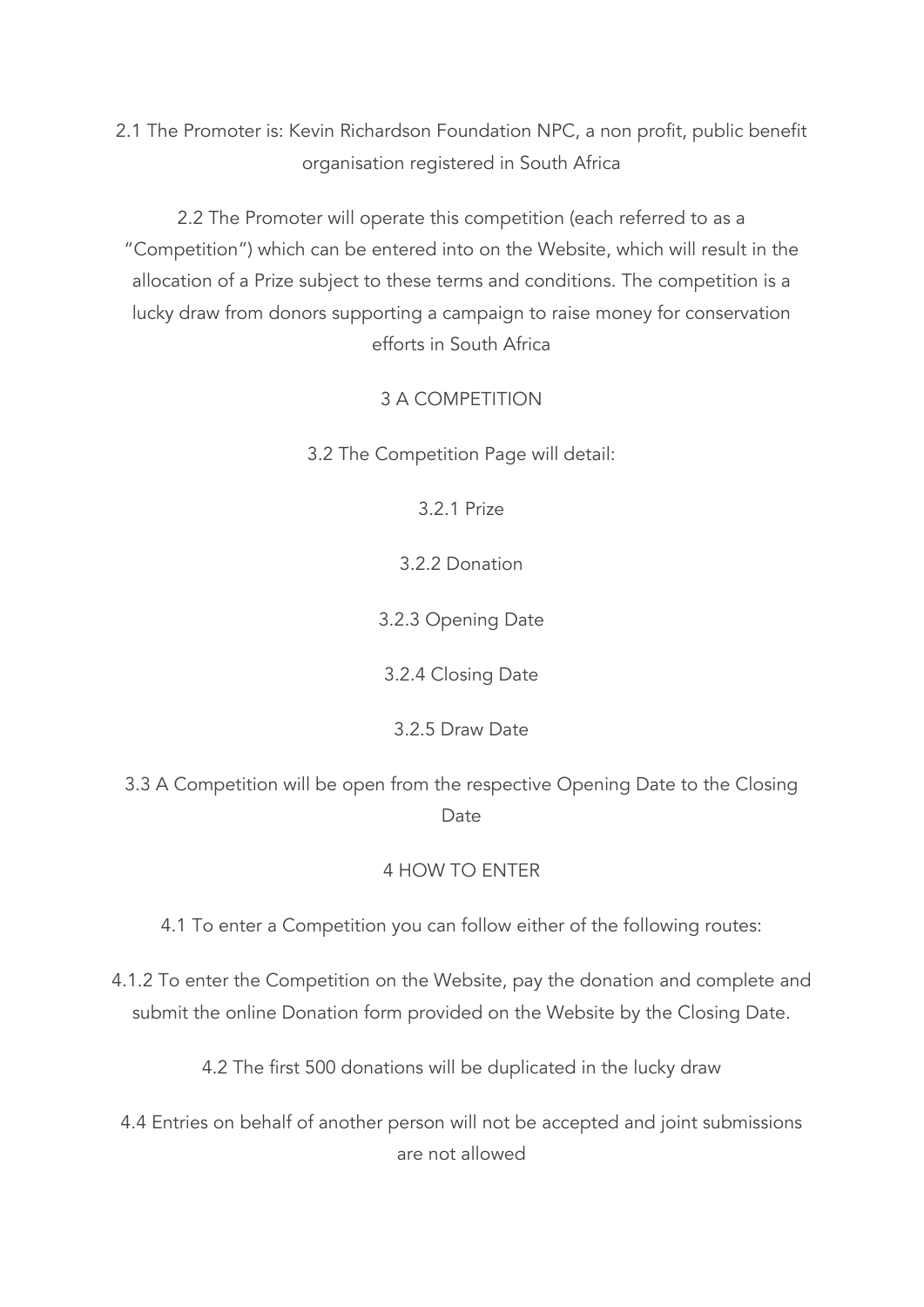4.5 All Entries must be received by the Promoter by the Closing Date. All Entries received after the Closing Date are automatically disqualified

4.6 By submitting a Donation, you are agreeing to be bound by these terms and conditions

4.7 For help with donations, please contact info@kevinrichardsonfoundation.org

4.10 You are responsible for ensuring the contact details you provide are correct.

4.11 Entries cannot be returned

4.12 The Promoter will not be responsible if it is unable to contact a Winner because the contact details provided via a social media account are incorrect

## 5 ELIGIBILITY

5.1 Subject to 5.2, a Competition is open to persons who are aged 18 years or over

5.2 The following persons are not eligible to enter a Competition:

5.2.1 employees of the Promoter or its holding or subsidiary companies

5.2.2 employees of agents or suppliers of the Promoter or its holding or subsidiary companies, who are professionally connected with a Competition or its administration

5.2.3 professional advisers or anyone else connected with the development or operation of the Website or a Competition in any way

5.2.4 members of the immediate families or households of the Promoter

5.3 The Promoter will not accept Entries that are

5.3.1 automatically generated by computer

5.3.2 completed by third parties or in bulk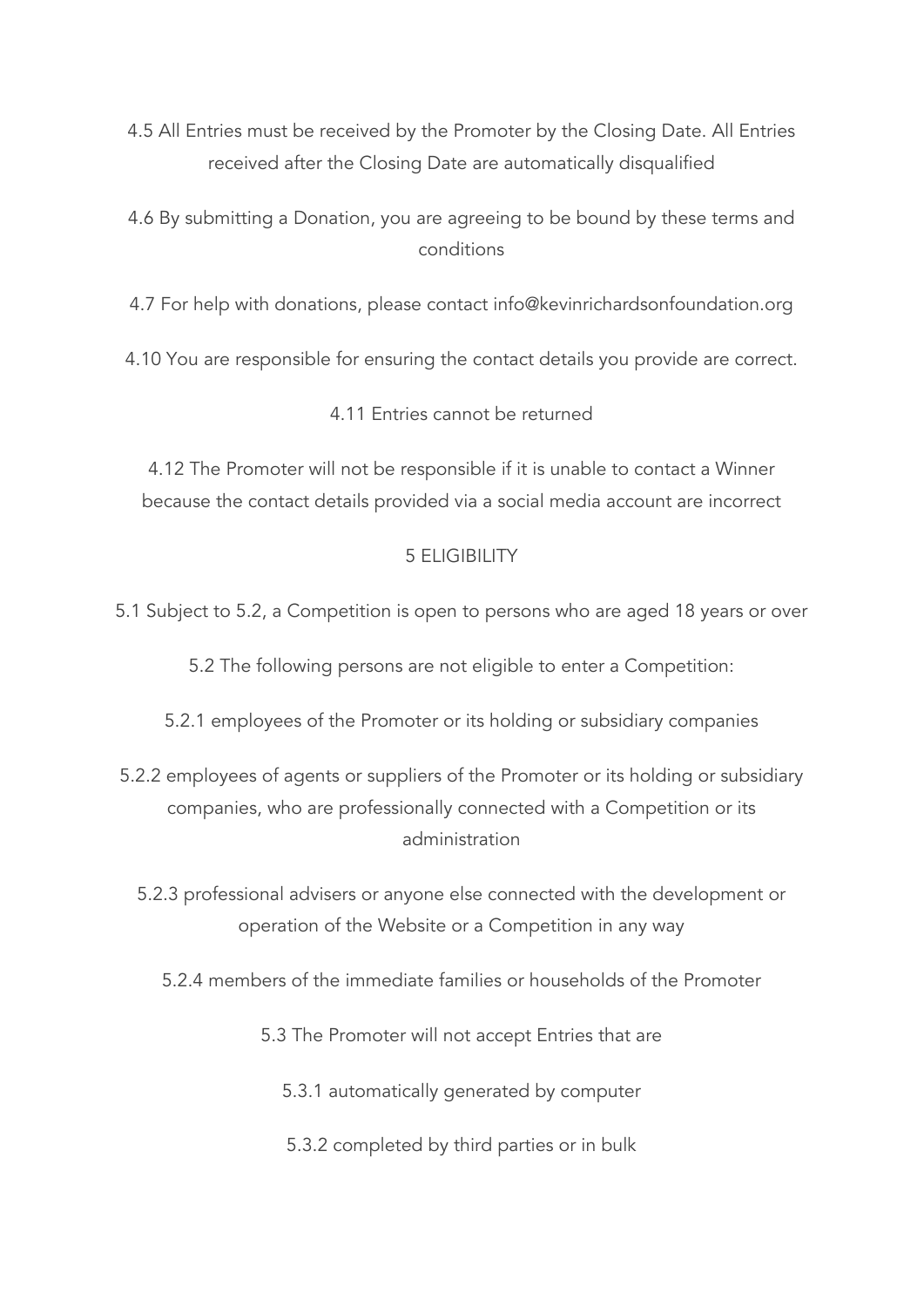5.4 In entering a Competition, you confirm that you are eligible to do so and eligible to claim any Prize you may win. The Promoter may require you to provide proof that you are eligible to enter a Competition

5.5 You are responsible for determining whether your accessing and/or use of the Website or Donation into a Competition is compliant with applicable laws in your jurisdiction and you warrant to us that your participation in a Competition will not breach any applicable laws

## 6 SELECTION OF WINNER

6.1 A Winner will be selected by the following process:

- 6.1.1 each of the valid Entries will be entered into a draw
- 6.1.2 a draw will be made by a computer process which uses a random number generator

6.1.3 the person whose Donation is drawn first will be the Winner

6.2 The decision of the Promoter with regards to which Donation is drawn first is final and no correspondence or discussion will be entered into

## 7 THE PRIZE

- 7.1 The Prize for a Competition will be set out on the respective Competition Webpage
- 7.2 Please note that the Promoter will not be responsible for any incidental costs or expenses related to a person's acceptance of a Prize (including any tax liability which may arise). Any costs other than those set out on a Competition Page as being included within a Prize are the responsibility of a Winner
- 7.3 Without limitation to clause 7.2, please note that if a Prize involves travel, that:
- 7.3.1 it does not include travel insurance, the cost of transfers to and from airports or stations, food and drink, spending money, tax or personal expenses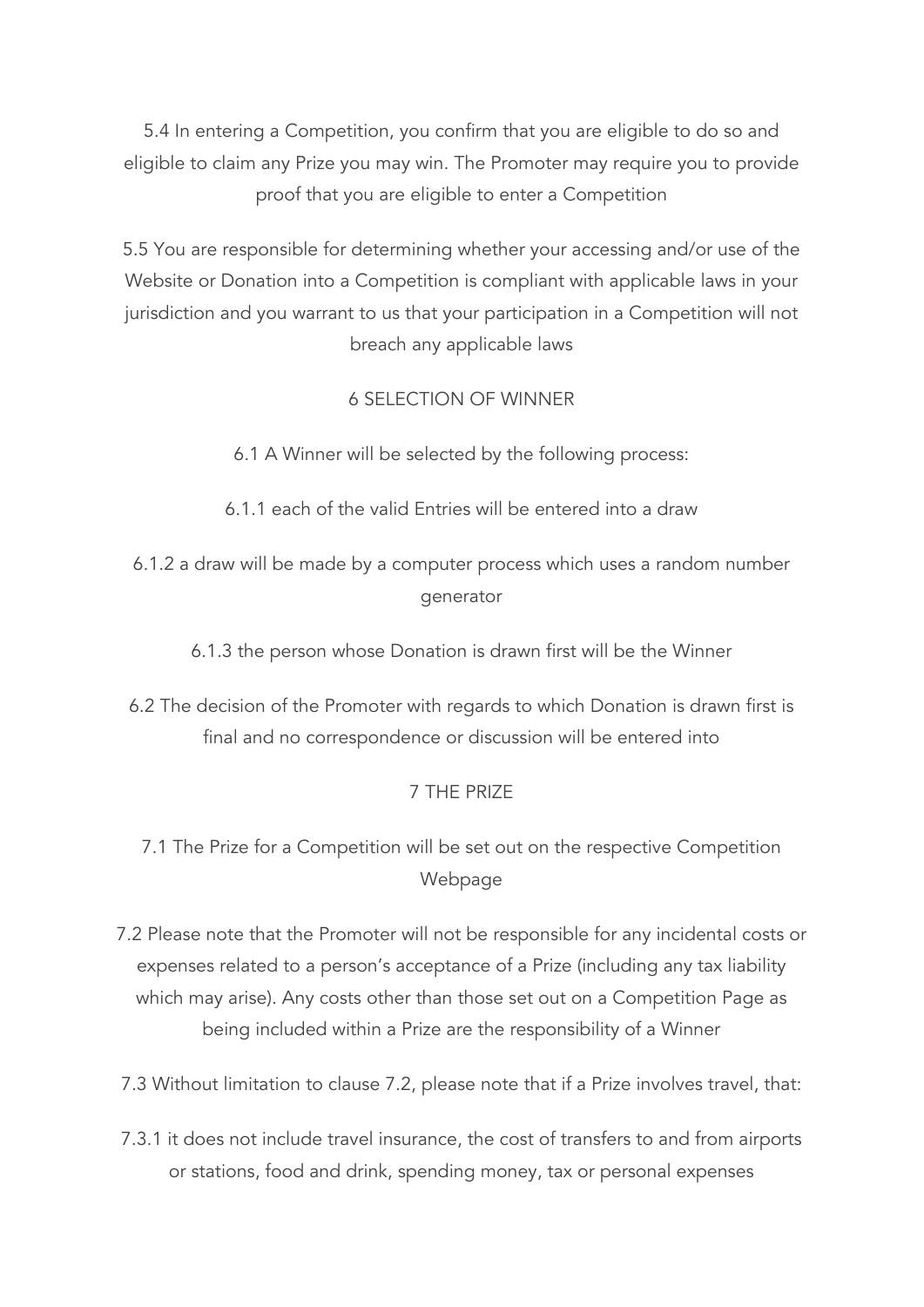7.3.2 the Winner will be responsible for ensuring that they, and (if applicable) any person travelling with them, are available to travel and hold valid passports, any necessary visas, travel documents and vaccine or Covid test requirements for the trip in question on the travel dates specified

7.3.3 if a Prize relates to travel for more than one person, the Winner and their companion(s) must travel together, departing from and returning to the same location at the same time and on the same itinerary, though there is no guarantee that seats will be adjacent to each other

7.3.4 dates once notified to the Promoter cannot be changed

7.4 The Promoter reserves the right to determine a final date by which the Prize must be taken, which unless otherwise agreed upon is within 18 months of contacting the winner

7.6 The Promoter reserves the right to replace a Prize with an alternative prize of equal or higher value if circumstances beyond the Promoter's control makes it necessary to do so

7.7 A Prize is not negotiable and there is no cash alternative for a Prize

7.8 Any Winner (or companion of a Winner if applicable) must comply with: any directions or itinerary given by the Promoter and/or their agents, together with all relevant laws, rules, regulations, restrictions, guidelines or requirements. Failure to comply with directions, itineraries, laws, rules, regulations, restrictions, guidelines or requirements may result in an Donation being deemed to be invalid by the Promoter and/or forfeiture of a Prize

#### 8 CLAIMING THE PRIZE

8.1 The Promoter will make reasonable efforts to contact a Winner as soon as practicable after the Draw Date, using the telephone number or email address provided with an Donation. Such Winner must then formally claim the Prize by sending an email to info@kevinrichardsonfoundation.org, within 7 days of the Draw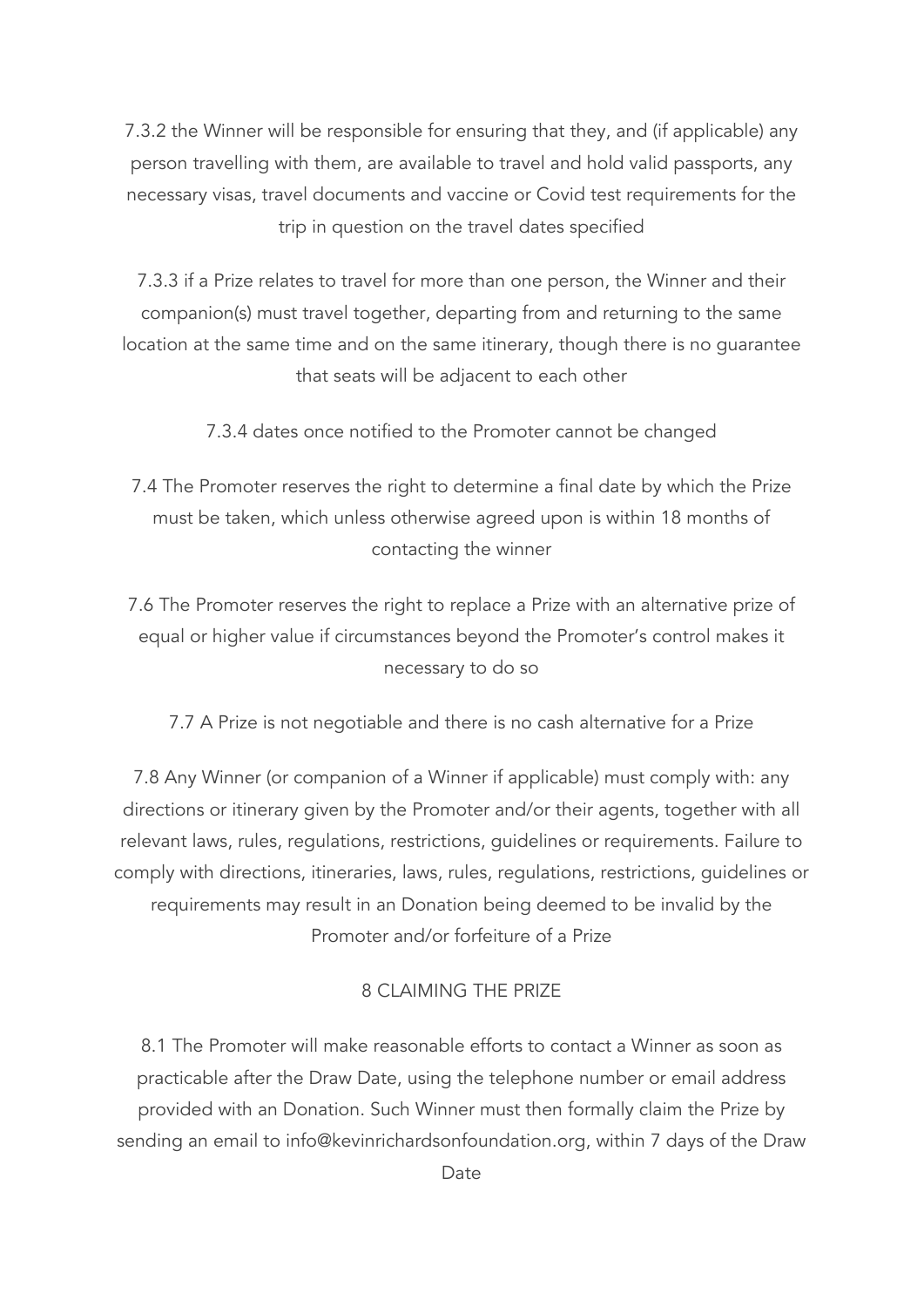8.2 If a Winner cannot be contacted or is not available, or if a Winner has not claimed their Prize within 7 days of the Draw Date (which may be extended at the sole discretion of the Promoter), such claim will become invalid, the Winner will forfeit the Prize and the Promoter will repeat the process at 6.1.2 and 6.1.3 with the other valid Entries, and then award the Prize to the person whose Donation which is drawn first (the "Alternate Winner"). The Promoter will make reasonable efforts to contact the Alternate Winner as soon as practicable, using the telephone number or email address provided with an Donation. Such Alternate Winner must then formally claim the Prize by sending an email to info@kevinrichardsonfoundation.org within 7 days of re-arranged draw. If the Alternate Winner does not claim the Prize within such period, this process will be repeated until a Winner is selected. For the avoidance of doubt, once a Prize has been forfeited by a person who was a Winner but failed to claim within the respective period, such person will have no claim against the Promoter. If an Alternate Winner is selected, they shall be deemed to be a "Winner" for the purposes of these terms and conditions, including but not limited to interpreting clauses 8.3 – 8.10

8.3 Before any Prize will be paid or transferred, the Promoter reserves the right to require a Winner to:

- 8.3.1 provide a certified copy of their passport or driving licence to the Promoter to confirm their identity, age and address and that they are eligible to enter the respective Competition
- 8.3.2 if the purchase of the Donation was made by debit card or credit card, prove that that the card was legally theirs or that they had authorisation to use it

8.4 If a person fails to meet the obligations listed at 8.3.1 or 8.3.2, the Promoter reserves the right to disqualify the Winner and select an Alternate Winner by repeating the process at 6.1.2 and 6.1.3 with the other eligible Entries, and then awarding the Prize to the person whose Donation which is drawn first

8.5 Following receipt and verification of any details requested by the Promoter, the Winner will be contacted in order to make arrangements for the award of the Prize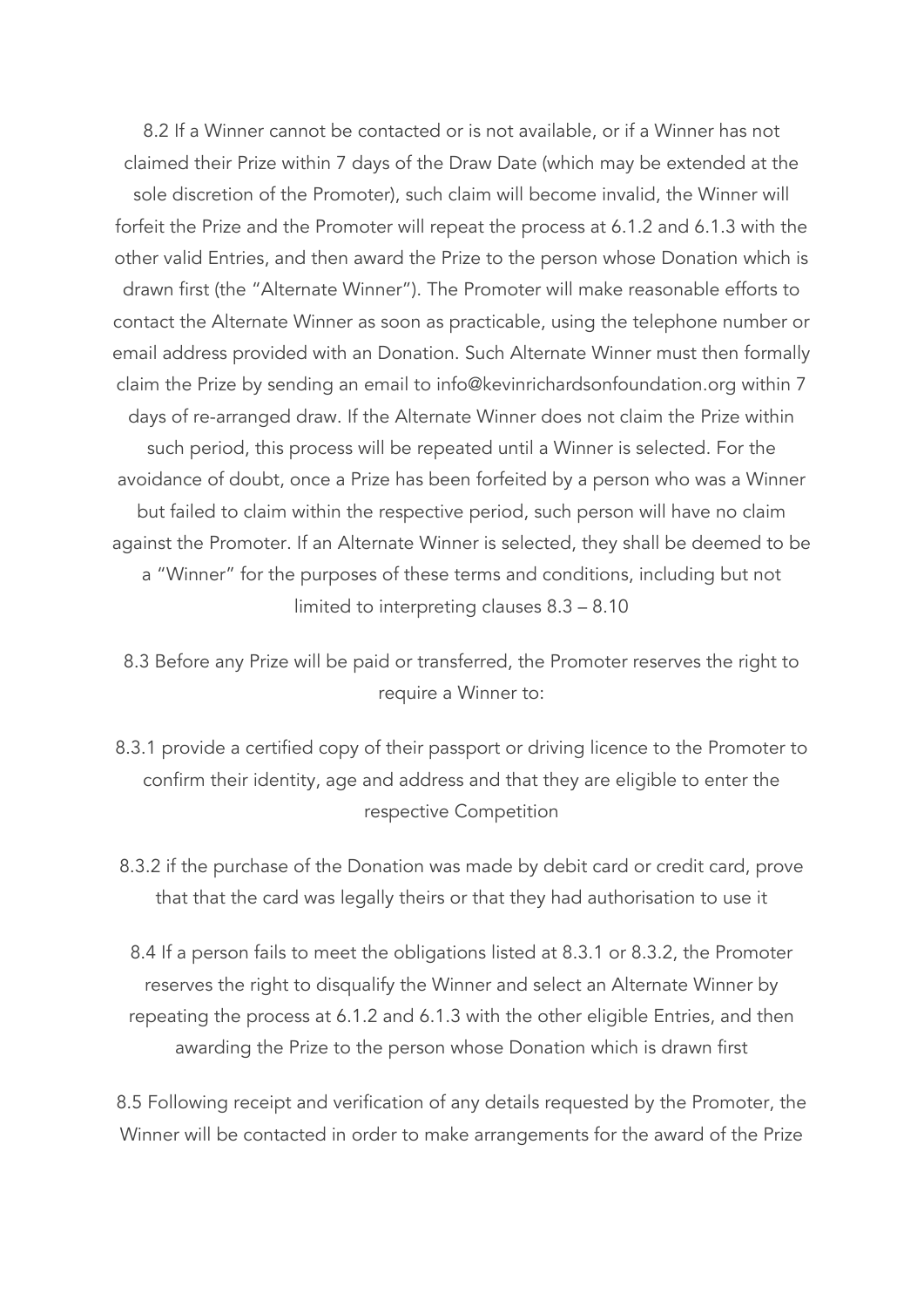8.6 A Prize may not be claimed by a third party on behalf of a Winner

- 8.7 A Prize is not transferable by a Winner to another person, other than with the prior express written approval of the Promoter (which may be withheld in the absolute discretion of the Promoter)
	- 8.8 The Promoter does not accept any responsibility if a Winner is not able to receive a Prize for any reasons outside of the Promoter's control
	- 8.9 A Winner must comply with all reasonable requests of the Promoter with regards to the award of a Prize, including any travel arrangements

## 9 LIMITATION OF LIABILITY

9.1 Nothing in these terms shall limit or exclude our liability for death or personal injury caused by the Promoter's negligence or any matter in respect of which it would be unlawful for us to exclude or restrict liability

9.2 Subject to 9.1, and insofar as is permitted by law, the Promoter, its agents or distributors will not in any circumstances be responsible or liable to a Winner, or any other person, or accept any liability for any loss (including consequential loss), damage, personal injury or death which results from a person receiving a Prize or otherwise results from any Competition

9.3 If due to reasons of hardware, software or other computer related failure, or due to human error a Prize is awarded incorrectly, the Promoter reserves the right to reclaim the Prize and award it to a person who should have been awarded the Prize, at its sole discretion and without admission of liability. The Promoter shall not be liable for any economic or other consequential loss suffered or sustained to any persons to whom a Prize has been incorrectly awarded, and no compensation shall be due

9.4 The Promoter will not accept responsibility for Entries that are lost, of cause, including, for example, as a result of any postal failure, equipment failure, technical malfunction, systems, satellite, network, server, computer hardware or software failure of any kind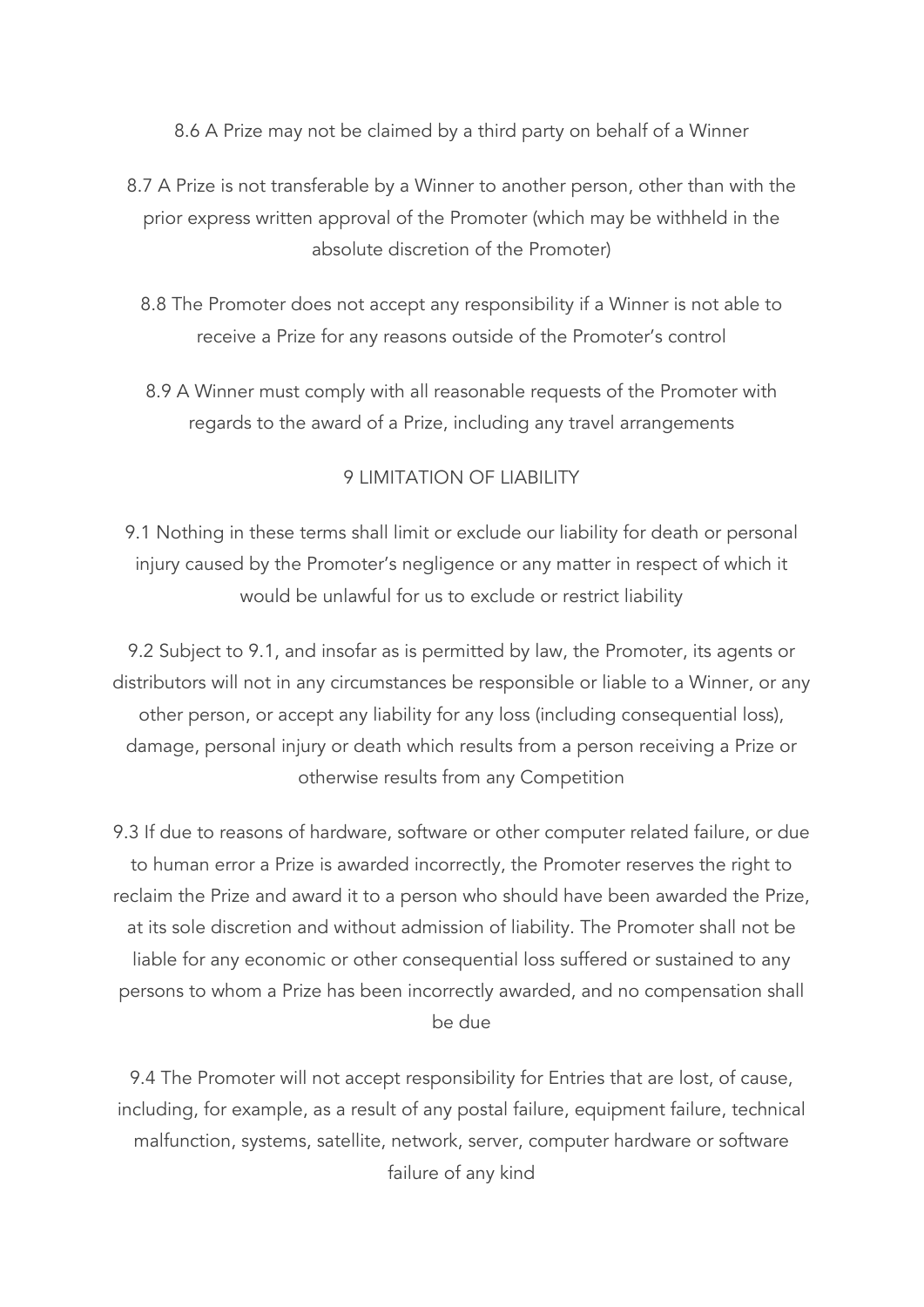9.5 The Promoter does not guarantee the availability of the Website. The Website may be suspended temporarily and without notice in the case of any problem with any network or line, system, server, software, or for any technical malfunction or failure, maintenance or repair or for reasons reasonably beyond the control of the Promoter and the Promoter does not accept responsibility for the inability of a person to submit an Donation in such instance

9.6 The Promoter does not accept any responsibility or liability if a person is not able to take up a Prize

10 OWNERSHIP OF ENTRIES AND INTELLECTUAL PROPERTY RIGHTS

10.1 All Entries and any accompanying material submitted to the Promoter will become the property of the Promoter on receipt and will not be returned

## 11 DATA PROTECTION

# 11.1 The Promoter will only process your personal information as set out in the privacy policy

## 12 BREACH OF TERMS AND CONDITIONS

12.1 You agree to reimburse the Promoter in respect of any damages suffered by the Promoter or any losses by the Promoter resulting from any claim made by a third party, in each case in respect of any matter arising from your use of the services relating to a Competition in breach of these terms and conditions or from your violation of any applicable law or regulation

12.2 The Promoter reserves the right to void an Donation if it has reasonable grounds for believing that a Donation has breached any of these terms and conditions

12.3 The Promoter reserves the right to exclude a person from participating in a Competition, if there is any reason to believe that such participation would result in a breach of these terms and conditions